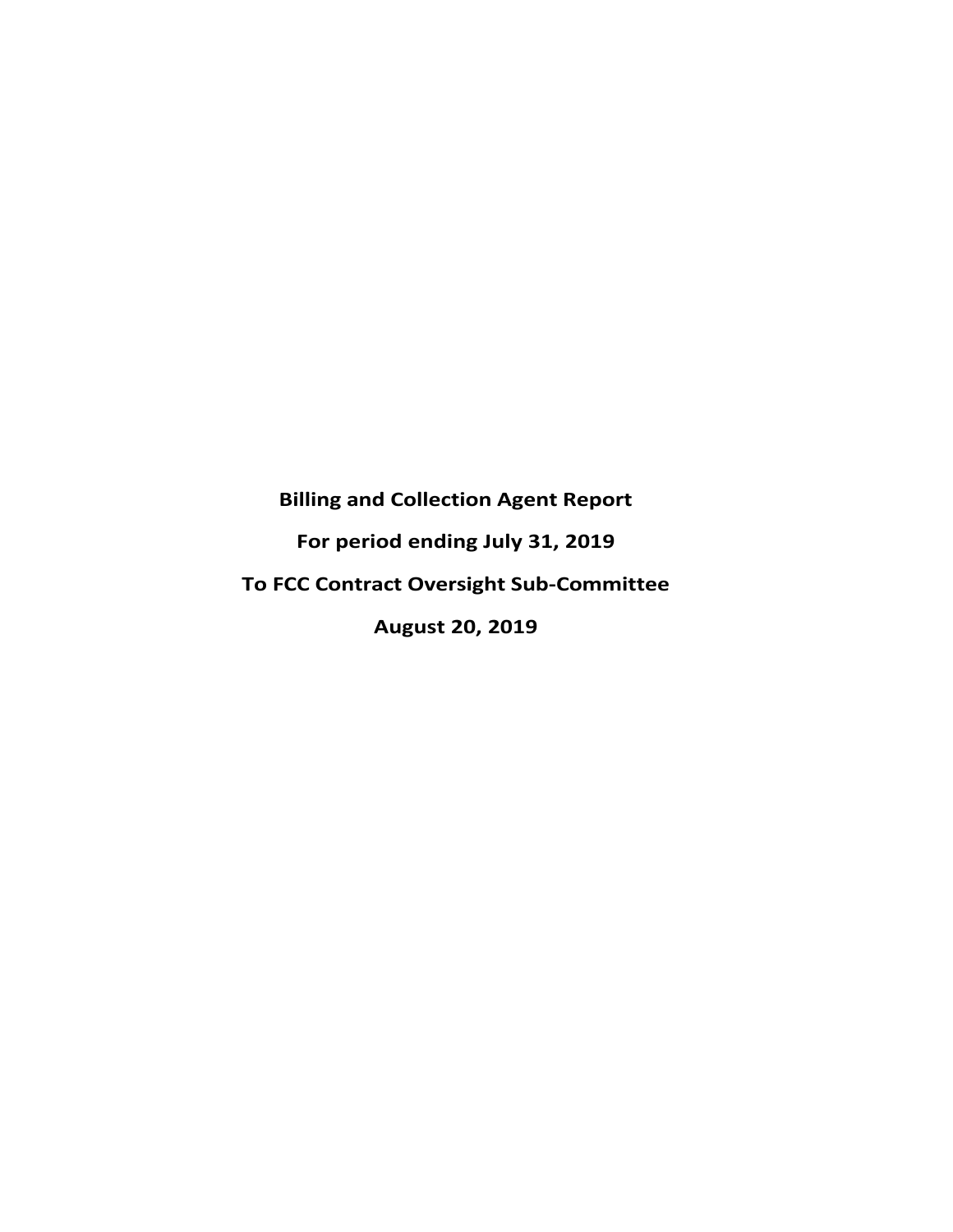# **NANPA FUND STATEMENT OF FINANCIAL POSITION July 31, 2019**

## **Assets**

| Cash in bank                                     |          | \$<br>792,190 |
|--------------------------------------------------|----------|---------------|
| Receivables                                      |          |               |
| Receivable from US Carriers                      | 70,251   |               |
| Receivable from Canada                           | 10       |               |
| Receivable from Caribbean countries              | 1,552    |               |
| Receivables forwarded to Treasury for collection | 63,718   |               |
| Allowance for uncollectible accounts             | (80,000) | 55,531        |
| <b>Total assets</b>                              |          | 847,721       |
| <b>Less:</b> Accrued liabilities                 |          |               |
| Welch LLP                                        | 28,400   |               |
| SOMOS                                            | 555,418  |               |
| Data Collection Agent - USAC                     | 6,500    | (590, 318)    |
| <b>Fund balance</b>                              |          | 257,403       |
|                                                  |          |               |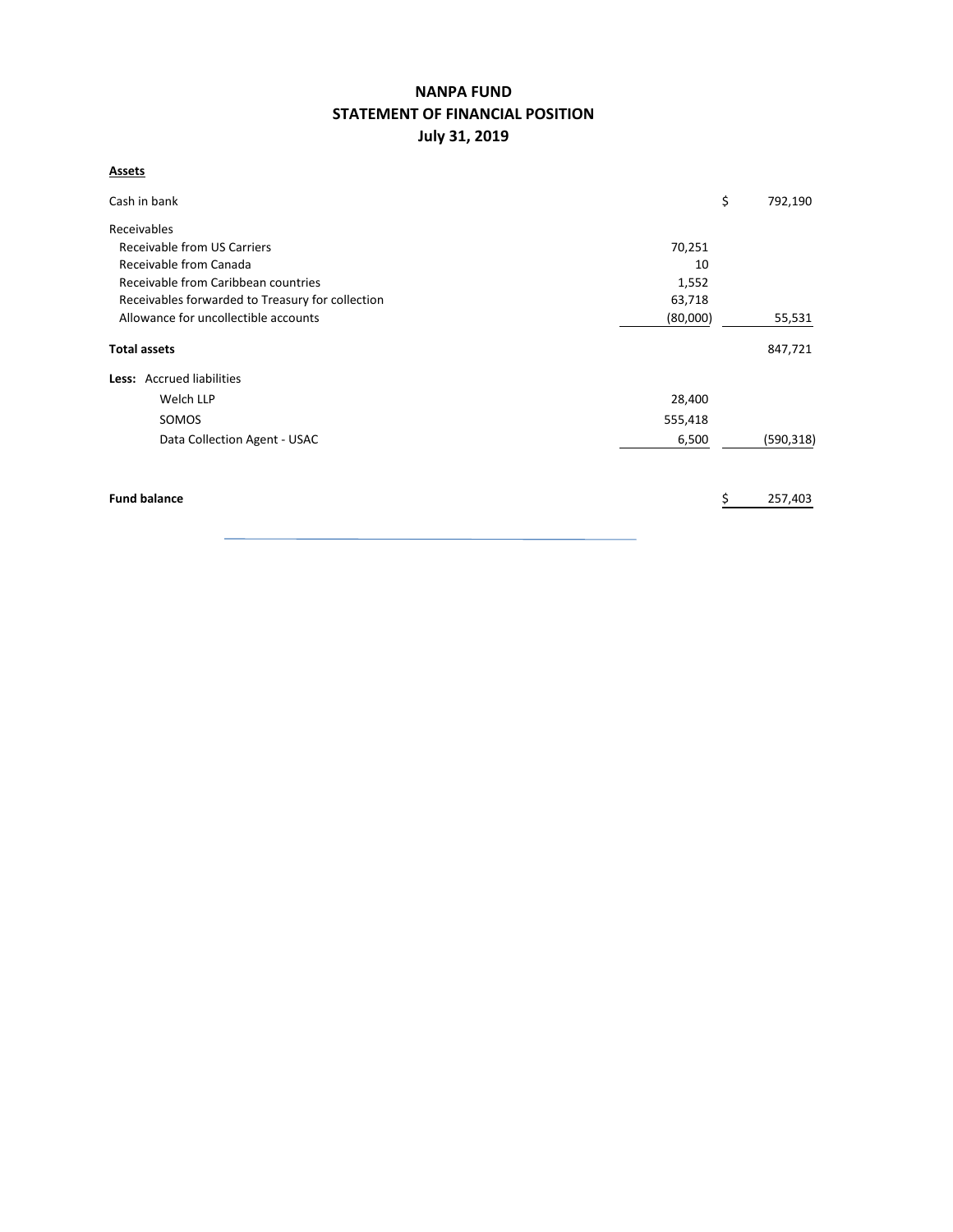#### **NANP FUND FORECASTED STATEMENT OF CHANGES IN FUND BALANCE BASED ON NO DEFERRAL OF SOMOS PAYMENTOCTOBER 2018 TO SEPTEMBER 2019**

|                                           |        |           |               |               |           | Actual     |            |           |           |           |            |                          | Forecasted |               |               | <b>Variance between</b> |
|-------------------------------------------|--------|-----------|---------------|---------------|-----------|------------|------------|-----------|-----------|-----------|------------|--------------------------|------------|---------------|---------------|-------------------------|
|                                           |        |           |               |               |           |            |            |           |           |           |            |                          |            |               |               | forecasted results and  |
|                                           |        | Oct-18    | <b>Nov-18</b> | <b>Dec-18</b> | Jan-19    | Feb-19     | Mar-19     | Apr-19    | May-19    | Jun-19    | $Jul-19$   | Aug-19                   | $Sep-19$   | <b>Total</b>  | <b>Budget</b> | budget at Sept 30/19    |
| Revenue                                   |        |           |               |               |           |            |            |           |           |           |            |                          |            |               |               |                         |
| <b>International Contributions</b>        |        |           |               |               |           |            |            |           |           |           |            |                          |            |               |               |                         |
| Canada                                    | (1)    | 18,286    | 9,143         | 9,143         | 9,143     | 9,143      | 9,143      | 9,143     | 9,143     | 9,143     | 9,143      | 9,144                    |            | 109,717       | 109,717       |                         |
| Caribbean countries                       | (1)    | 23.036    | $\sim$        | $\sim$        | $\sim$    |            |            |           | $\sim$    | $\sim$    |            |                          |            | 23,036        | 23,036        |                         |
| <b>Total International Contributions</b>  |        | 41,322    | 9,143         | 9,143         | 9,143     | 9,143      | 9,143      | 9,143     | 9,143     | 9,143     | 9,143      | 9,144                    | $\sim$     | 132,753       | 132,753       |                         |
| Domestic Contributions - US carriers      | (1)    | 4,538,876 | 115,084       | 474,065       | 73,710    | 76,122     | 73,604     | 73,436    | 72,174    | 78,385    | 77,128     | 73,697                   |            | 5,726,281     | 5,639,875     | 86,406                  |
| Late filing fees for Form 499A            | (2)    | (1,300)   | (400)         | 600           | 400       | 200        | $\sim$     | 100       | 900       | 700       |            | $\overline{\phantom{a}}$ | 66,000     | 67,200        | 66,000        | 1,200                   |
| Interest income                           | (3)    | 6,155     | 5,244         | 6,112         | 5,355     | 4,129      | 3,902      | 3,267     | 2,490     | 1,851     | 1,047      | 500                      | 500        | 40,552        | 6,000         | 34,552                  |
| <b>Total revenue</b>                      |        | 4,585,053 | 129,071       | 489,920       | 88,608    | 89,594     | 86,649     | 85,946    | 84,707    | 90,079    | 87,318     | 83,341                   | 66,500     | 5,966,786     | 5,844,628     | 122,158                 |
| <b>Expenses</b>                           |        |           |               |               |           |            |            |           |           |           |            |                          |            |               |               |                         |
| NANPA Administration - Somos              | (4)(a) | $\sim$    | 240,833       | 240,833       | 240,833   | 240,833    | 240,833    | 243,545   | 240,833   | 242,991   | 240,833    | 243,333                  | 243,333    | 2,659,033     | 2,088,152     | (570, 881)              |
| NANPA Administration - Neustar            | (4)(b) | 187,332   |               |               |           |            |            |           |           |           |            |                          |            | 187,332       | 189,832       | 2,500                   |
| NANPA Administration - Neustar            | (4)(b) |           | 188,201       | 187,332       |           |            |            |           |           |           |            |                          |            | 375,533       |               | (375, 533)              |
| NANPA Administration - Neustar transition | (4)(c) | $\sim$    | $\sim$        | 70,822        |           |            |            |           |           |           |            |                          |            | 70,822        |               | (70, 822)               |
| NANPA Administration - Change Order A     | (4)(d) |           |               |               |           |            |            |           |           |           |            | 19,606                   |            | 19,606        |               | (19,606)                |
| 1K Block Pooling - Somos                  | (5)(a) | $\sim$    | 314,855       | 314,585       | 314,315   | 314,585    | 314,585    | 321,266   | 314,585   | 325,156   | 314,585    | 319,585                  | 319,585    | 3,487,687     | 2,848,879     | (638, 808)              |
| 1K Block Pooling - Somos pre-transition   |        |           |               | 25,294        |           |            |            |           |           |           |            |                          |            | 25,294        |               | (25, 294)               |
| 1K Block Pooling - Neustar                | (5)(b) | 257,128   |               |               |           |            |            |           |           |           |            |                          |            | 257,128       | 258,988       | 1,860                   |
| 1K Block Pooling - Neustar                | (5)(b) |           | 258,777       | 254,442       |           |            |            |           |           |           |            |                          |            | 513,219       |               | (513, 219)              |
| 1K Block Pooling - Neustar transition     | (5)(c) |           |               | 101,518       |           |            |            |           |           |           |            |                          |            | 101,518       |               | (101, 518)              |
| 1K Block Pooling - Change Order A         | (5)(d) |           |               |               |           |            |            |           |           |           |            | 64,004                   |            | 64,004        |               | (64,004)                |
| <b>Billing and Collection</b>             |        |           |               |               |           |            |            |           |           |           |            |                          |            |               |               |                         |
| Welch LLP                                 | (6)    | 28,400    | 28,400        | 28,400        | 28,400    | 28,400     | 28,400     | 28,400    | 28,400    | 28,400    | 28,400     | 28,400                   | 28,400     | 340,800       | 340,920       | 120                     |
| <b>Data Collection Agent</b>              | (7)    | 6,637     | 6,586         | 6,465         | 7,062     | 6,210      | 6,210      | 6,403     | 6,262     | 6,296     | 6,209      | 6,500                    | 6,500      | 77,340        | 78,000        | 660                     |
| <b>Annual Operations Audit</b>            | (8)    | $\sim$    | $\sim$        | 38,400        | 9,600     | $\sim$     | $\sim$     | $\sim$    | $\sim$    | $\sim$    | $\sim$     |                          | $\sim$     | 48,000        | 48,000        |                         |
| <b>Bank Charges</b>                       | (9)    | 3,835     | 7,530         | 2,478         | 2,456     | 2,821      | 2,148      | 2,555     | 1,938     | 2,035     | 1,862      | 3,166                    | 3,166      | 35,990        | 38,000        | 2,010                   |
| <b>Carrier Audits</b>                     | (10)   | $\sim$    | $\sim$        | $\sim$        | $\sim$    | $\sim$     | $\sim$     | $\sim$    | $\sim$    | $\sim$    | $\sim$     | $\overline{\phantom{a}}$ | $\sim$     | $\sim$        | 200,000       | 200,000                 |
| Bad debt expense                          | (11)   | (525)     | (4, 449)      | 23,388        | 7,281     | 1,577      | (12, 646)  | (2,603)   | (4,512)   | (1,788)   | 140        | 3,333                    | 3,333      | 12,529        | 40,000        | 27,471                  |
| <b>Total expenses</b>                     |        | 482,807   | 1,040,733     | 1,293,957     | 609,947   | 594,426    | 579,530    | 599,566   | 587,506   | 603,090   | 592,029    | 687,927                  | 604,317    | 8,275,835     | 6,130,771     | (2, 145, 064)           |
| Net revenue (expenses)                    |        | 4,102,246 | 911,662)      | 804,037) (    | 521,339)  | 504,832) ( | 492,881) ( | 513,620)  | 502,799)  | 513,011)  | 504,711) ( | 604,586)                 | 537,817)   | $2,309,049$ ( | 286,143)      | (2,022,906)             |
| Opening fund balance                      |        | 1,424,049 | 5,526,295     | 4,614,633     | 3,810,596 | 3,289,257  | 2,784,425  | 2,291,544 | 1,777,924 | 1,275,125 | 762,114    | 257,403                  | (347, 183) | 1,424,049     | 1,286,143     | 137,906                 |
| <b>Closing fund balance</b>               |        | 5,526,295 | 4,614,633     | 3,810,596     | 3,289,257 | 2,784,425  | 2,291,544  | 1,777,924 | 1,275,125 | 762,114   | 257,403    | (347, 183)               | (885,000)  | (885,000)     | 1,000,000     | (1,885,000)             |
| Fund balance makeup:                      |        |           |               |               |           |            |            |           |           |           |            |                          |            |               |               |                         |
| Contingency                               |        | 1,000,000 | 1,000,000     | 1,000,000     | 1,000,000 | 1,000,000  | 1,000,000  | 1,000,000 | 1,000,000 | 1,000,000 | 1,000,000  | 1,000,000                | 1,000,000  | 1,000,000     | 1,000,000     |                         |
| Surplus                                   |        | 4,526,295 | 3,614,633     | 2,810,596     | 2,289,257 | 1,784,425  | 1,291,544  | 777,924   | 275,125   | 237,886)  | 742,597)   | 1,347,183)               | 1,885,000) | 1,885,000)    |               |                         |
|                                           |        | 5,526,295 | 4,614,633     | 3.810.596     | 3,289,257 | 2,784,425  | 2,291,544  | 1,777,924 | 1,275,125 | 762,114   | 257,403 (  | 347,183)                 | 885,000)   | 885,000)      | 1,000,000     |                         |

(2) These fees represent the \$100 late filing fee charged to those companies that do not file the Form 499A by the due date. **(1)** The US carrier contributions for the period from October 2018 to September 2019 and the International contributions are based upon actual billings.

#### **Assumptions: Reconciliation of forecast to budget**

| (1) The US carrier contributions for the period from October 2018 to September 2019 and the International contributions are based upon actual billings. | Budgeted fund balance at September 30, 2019 - contingency         | 1,000,000  |
|---------------------------------------------------------------------------------------------------------------------------------------------------------|-------------------------------------------------------------------|------------|
| (2) These fees represent the \$100 late filing fee charged to those companies that do not file the Form 499A by the due date.                           | Increase in opening fund balance between budget period and actual | 137,906    |
| (3) Interest income projections are estimates                                                                                                           | Additional billings over estimate from budget                     | 86,406     |
| (4)(a) The NANPA Administration contract for Somos covers the period from November 1/18 to October 31/19                                                | Late filing fees (reversal) for Form 499A                         | 1,200      |
| (4)(b) The NANPA Administration contract extension for NeuStar covers the period from October 1/18 to December 31/18                                    | Underestimate of interest earned to date compared to budget       | 34,552     |
| (4)(c) The NANPA Administration contract for NeuStar provides for transitional costs for the period from November 1/18 to December 31/18                | Somos - NANPA - excess of contract awarded over amount budgeted   | (570,881   |
| (4)(d) Change Order to combine the Central Office Code Assignment Guidelines and Thousands-Block Administration Guidelines into one document.           | NeuStar - NANPA - transitional month costs not budgeted           | (373,033)  |
| (5)(a)The 1K Block Pooling Administration contract for Somos covers the period from November 1/18 to October 31/19                                      | NeuStar - NANPA - transition costs not budgeted                   | (70, 822)  |
| (5)(b) The 1K Block Pooling contract extension for NeuStar covers the period from October 1/18 to December 31/18                                        | Somos - Pooling - excess of contract awarded over amount budgeted | (664, 102) |
| (5)(c) The 1K Block Pooling contract for NeuStar provides for transitional costs for the period from November 1/18 to December 31/18                    | NeuStar - Pooling - transitional month costs not budgeted         | (511, 359) |
| (5)(d) Change Order to combine the Central Office Code Assignment Guidelines and Thousands-Block Administration Guidelines into one document.           | NeuStar - NANPA - transition costs not budgeted                   | (101, 518) |
| (6) The cost of B&C Agent is based on the contract with Welch LLP                                                                                       | Somos - NANPA Administration Change Order A - not budgeted        | (19, 606)  |
| (7) The expense for the Data Collection Agent is based on an allocation of costs by USAC.                                                               | Somos - Pooling Change Order A - not budgeted                     | (64,004)   |
| (8) The expense for the annual operations audit performed by Ernst & Young LLP is based on the quote given.                                             | Decrease in B&C Agent costs                                       | 120        |
| (9) Bank fees are an expense to the Fund.                                                                                                               | Data Collection fees - Adjustment to actual from budget           | 660        |
| (10) The budget allows \$200,000 for carrier audits. This will not be expended.                                                                         | Bad debts - Adjustment to actual from budget                      | 27,471     |
| (11) The allowance covers all accounts considered potentially uncollectible at July 31, 2019.                                                           | Carrier audits that will not be performed                         | 200,000    |
|                                                                                                                                                         | Operations Audit - Adjustment to actual from budget               |            |
|                                                                                                                                                         | Bank fees - Variance between actual and budget                    | 2,010      |
|                                                                                                                                                         | Forecaseted fund balance at September 30, 2019                    | (885,000)  |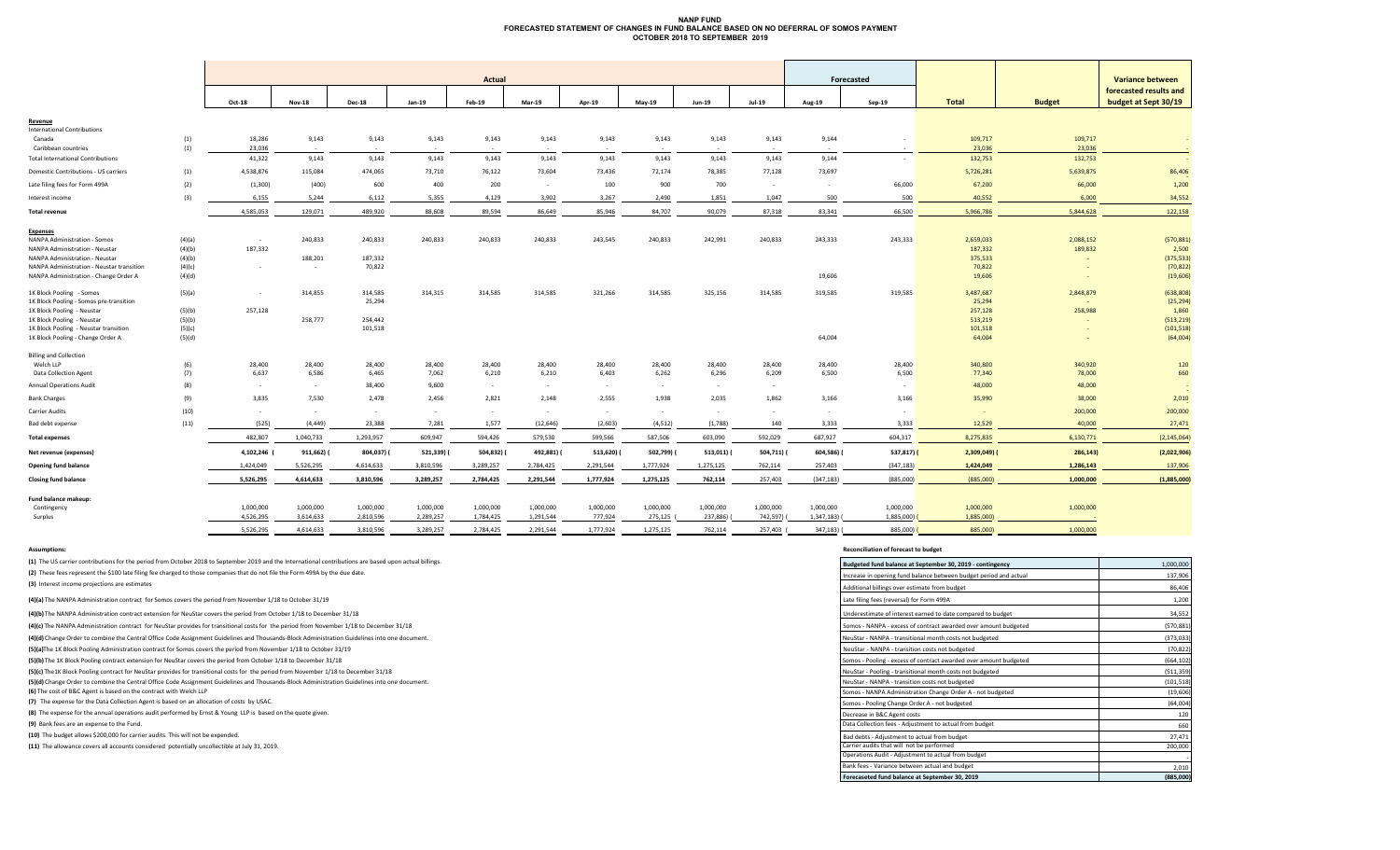# **Deliverables Report**

#### **Distributing invoices**

The monthly invoices for carriers were emailed/mailed on July  $12<sup>th</sup>$ .

#### **Processing Payments**

Payment information from the lockbox service at Mellon Bank is downloaded on a daily basis. The deposit information is recorded daily.

#### **Late/Absent Payments**

Demand notices and statements of account were emailed/mailed on July 15<sup>th</sup> to all carriers with overdue balances. A total of 17 demand notices and statements of account were sent out. This is on par with the previous month. The outstanding balances from the 2018 annual billing were sent to Treasury for collections on January 10, 2019.

#### **FCC Red Light Notices**

At a minimum, an updated red light report is posted to the FCC server for processing once a week. When required, additional updates are posted.

#### **Helpdesk Queries**

All queries are directed to a helpdesk voicemail inbox or email inbox. The details of the query are documented in an Access database. The date, Filer ID, nature of query, name of person making the request, who responded to the query and the resolution date. In July, 6 calls and 8 emails were received which is lower than the prior year. Most queries are about requesting copies of invoices, how to make changes to their email billing address, notification about closing their business, asking what the invoice was for or asking how to make a payment.

#### **Staffing Changes**

There have been no changes to staffing this month.

#### **Contract Renewals**

The Billing and Collection Agent contract was awarded to Welch LLP in April 2018. The contract is for a 5-year period from May 1, 2018 to April 30, 2023.

The NANPA Administration contract for NeuStar was extended for the period of October 1, 2018 to December 31, 2018 which includes a 2 month transition to the new administrator, Somos, Inc. The contract with Somos for the NANPA Administration Contract covers the period of November 1, 2018 to October 31, 2019.

The 1K Block Pooling contract for NeuStar was extended for the period of October 1, 2018 to December 31, 2018 which includes a 2 month transition to the new administrator, Somos, Inc. the contract with Somos for the 1K Block Pooling covers the period of November 1, 2018 to October 31, 2019.

#### **Status of Audits**

**FCC Audit:** The FCC financial audit has started. A kick off meeting was held with the auditors on April 23. A listing has been provided by the auditors of the required documents and the due dates. We have begun submitting requested documents.

**Independent Audit:** The independent audit by Ernst & Young LLP of the financial statements and specified procedures commenced November 19th, 2018. The audits are complete at this time.

**IPERIA:** A kick-off meeting was held in November with the FCC and the auditors. Documentation requested was provided in December 2018. Ongoing biweekly conference calls are attended. This audit is in the final stages of completion

**Deliverable Reports Submission Dates Monthly SSF 224 repor**t - submitted August 2, 2019. **Quarterly Report on Fund Performance and Statement of Financial Positio**n - submitted July 4, 2019 **Quarterly Crosswalk reporting package** - submitted July 4, 2019 **Treasury Report on Receivables** - submitted on July 15, 2019 **Monthly COSC report** - submitted on July 4, 2019

#### **Accounts Receivable**

We received \$376.67 in July from Treasury for debts collected.

At the end of July there are 307 accounts outstanding representing unpaid invoices from the September 2018 billing, amounting to \$29,410.23. Of the 307 accounts, 295 accounts totaling \$28,076.62 were submitted to Treasury on January 10, 2019 for collections.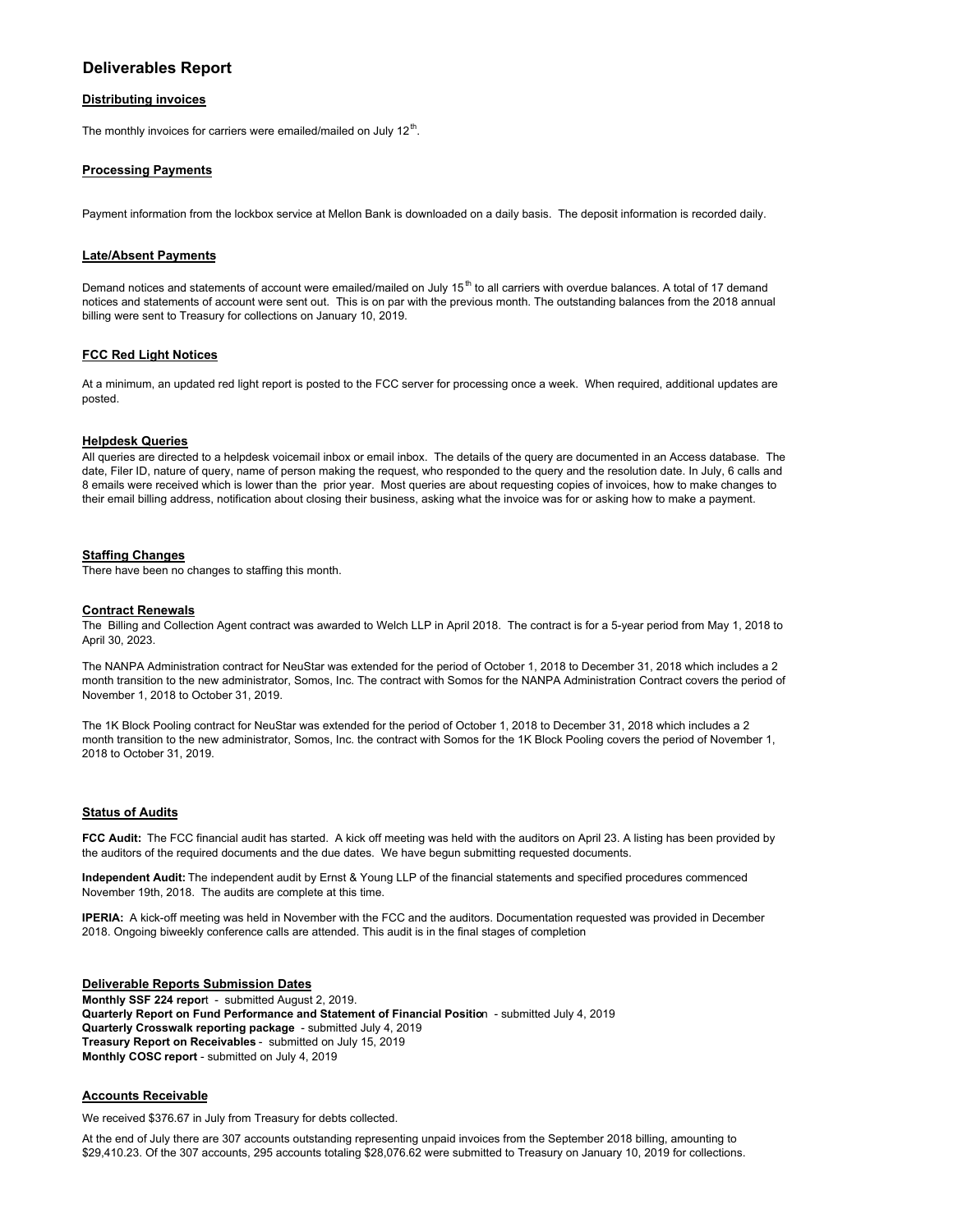### **CURRENT AND FORECASTED LIABILITIES**

|                                                              |               |               | Current  |         |         |           |               |               |         |
|--------------------------------------------------------------|---------------|---------------|----------|---------|---------|-----------|---------------|---------------|---------|
|                                                              |               |               | $Jul-19$ | Aug-19  | Sep-19  | Oct-19    | <b>Nov-19</b> | <b>Dec-19</b> | Jan-20  |
| <b>NANPA Administration - SOMOS</b>                          |               |               | 240,833  | 262,939 | 243,333 | 484,166   | 484,166       | 243,333       | 243,333 |
| - Payment authorized by the FCC in July                      |               |               |          |         |         |           |               |               |         |
| Jun-19                                                       | \$<br>242,991 |               |          |         |         |           |               |               |         |
| - Authorization by the FCC has not been received for payment |               |               |          |         |         |           |               |               |         |
| Jul-19                                                       |               |               |          |         |         |           |               |               |         |
|                                                              |               | \$<br>240,833 |          |         |         |           |               |               |         |
| 1K Block Pooling - SOMOS                                     |               |               | 314,585  | 383,589 | 319,585 | 634,170   | 634,170       | 319,585       | 319,585 |
| - Payment authorized by the FCC in July                      |               |               |          |         |         |           |               |               |         |
| Jun-19                                                       | \$<br>325,156 |               |          |         |         |           |               |               |         |
| - Authorization by the FCC has not been received for payment |               |               |          |         |         |           |               |               |         |
| Jul-19                                                       |               | \$<br>314,585 |          |         |         |           |               |               |         |
| Welch LLP - Billing & Collection Agent                       |               |               | 28,400   | 28,400  | 28,400  | 28,400    | 28,400        | 28,400        | 28,400  |
| - Payment authorized by the FCC in July                      |               |               |          |         |         |           |               |               |         |
| Jun-19                                                       | \$<br>28,400  |               |          |         |         |           |               |               |         |
|                                                              |               |               |          |         |         |           |               |               |         |
| - Authorization by the FCC has not been received for payment |               |               |          |         |         |           |               |               |         |
| Jul-19                                                       |               | \$<br>28,400  |          |         |         |           |               |               |         |
| <b>USAC - Data Collection Agent</b>                          |               |               | 6,500    | 6,500   | 6,500   | 6,500     | 6,500         | 6,500         | 6,500   |
| - Payment authorized by the FCC in July                      |               |               |          |         |         |           |               |               |         |
| Jun-19                                                       | \$<br>6,209   |               |          |         |         |           |               |               |         |
| - Authorization by the FCC has not been received for payment |               |               |          |         |         |           |               |               |         |
| Jul-19                                                       | estimate      | \$<br>6,500   |          |         |         |           |               |               |         |
| <b>Carrier audits</b>                                        |               |               |          |         |         |           |               |               |         |
|                                                              |               |               |          |         |         |           |               |               |         |
| Ernst & Young LLP- Annual operations audit                   |               |               |          |         |         |           |               | ٠             | 49,000  |
| <b>Bank Fees</b>                                             |               |               |          | 3,166   | 3,166   | 3,167     | 3,167         | 3,167         | 3,167   |
|                                                              |               |               |          |         |         |           |               |               |         |
| Total                                                        |               |               | 590,318  | 684,594 | 600,984 | 1,156,403 | 1,156,403     | 600,985       | 649,985 |